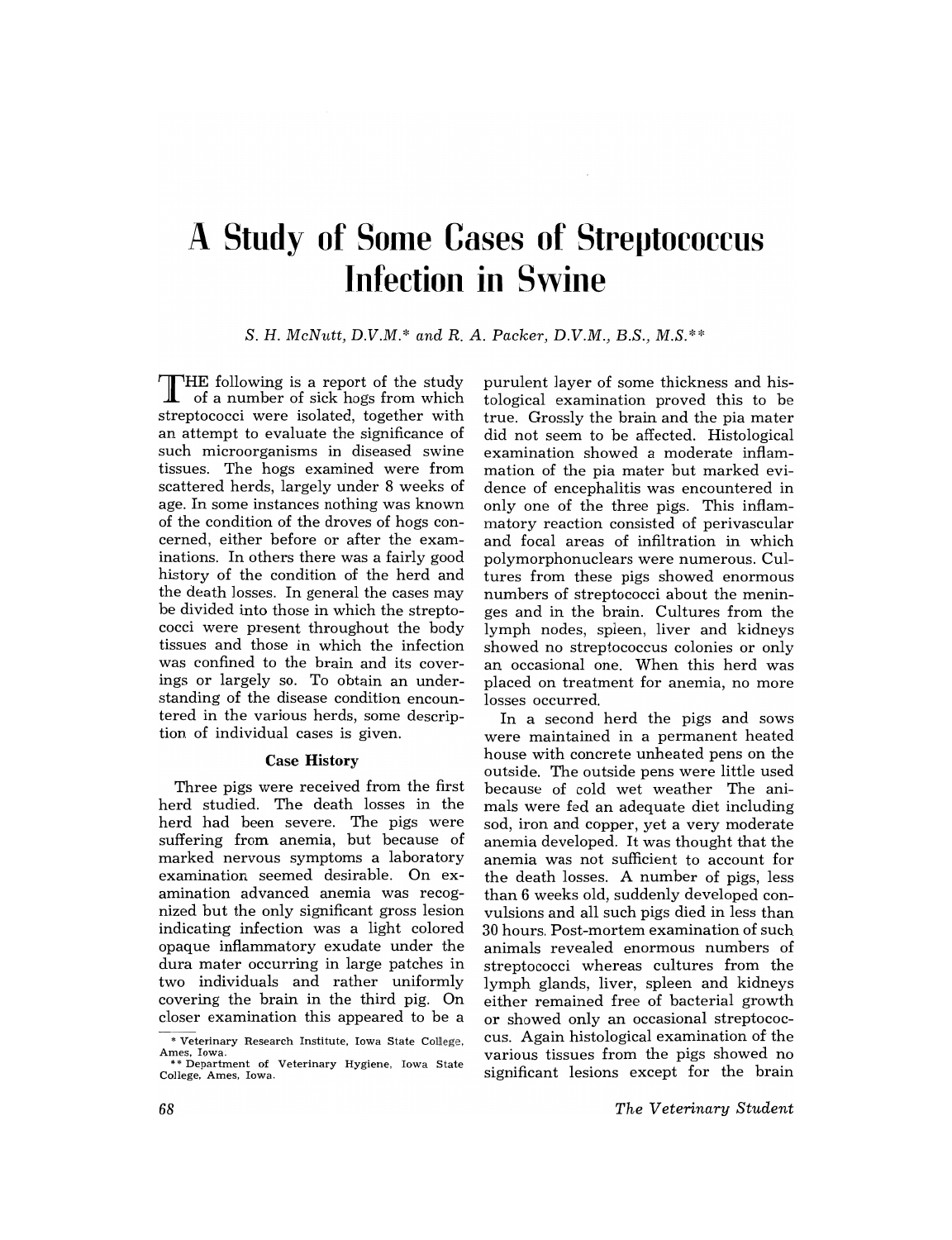and meninges, where very extensive inflammatory changes were encountered.

In a third instance, a herd of 85 pigs averaging about 90 pounds each was involved. Two pigs sickened suddenly and died in less than 36 hours. Within 6 days 4 more pigs sickened and of these 3 died and 1 recovered. Death occurred within 36 hours after symptoms were first noticed. No other losses occurred in this central nervous system involvement. Postmortem examination showed only slight insignificant gross lesions. The tissues of these animals were cultured for bacteria with the result that streptococci were ground and suspended in physiological salt solution and injected into a wide variety of experimental animals including hogs, rabbits, guinea pigs, and chick embryos without demonstrating an infection other than the streptococci. Likewise histological study of the tissues showed evidence of streptococcus infection only. The major lesion was a very severe infiltration of the meninges. Polymorphonuclears were common among the infiltrating cells. It is worth mentioning that the streptococci were non-pathogenic for guinea pigs when injected intracerebrally but were pathogenic for pigs injected the same way with moderate numbers of the microorganisms. In the past, intracerebral inoculations of brain suspensions into guinea pigs has been employed in this laboratory for the isolation of bacteria from the brain of diseased animals. If it is found that the suis strains of streptococci are relatively nonpathogenic for guinea pigs, this may account for the scant number of cases of streptococcic meningo-encephalitis encountered in hogs in the past.

#### History **Important**

The 3 cases outlined above represent those in which an accurate history was available in each instance both before and after disease occurred. Aside from these, a number of pigs from isolated herds have been examined in which there was a severe meningitis or encephalitis caused by streptococci. Usually, in these cases 1 or 2 pigs were presented for diagnosis and no history was available at any time.

Except in 2 instances the pigs affected

with streptococcic meningo-encephalitis were less than 2 months old. One case of uncomplicated streptococcus meningo-encephalitis (the third above) was encountered on July 17, 1943, but aside from this all other cases occurred in the winter and early spring.



Section from the cerebellum of a pig, showing the greatly thickened, infiltrated, edematous meninges. Streptococcic meningitis associated with anemia. x 200.

A number of animals have been encountered in which streptococci occurred throughout the body, a generalized infection or septicemia. Perhaps the best example was furnished by a single herd from which 4 pigs were presented for examination and diagnosis. The pigs were known to have been sick for 1 or 2 days. All showed the same lesions on post-mortem examination, a moderate pneumonia, serofibrinous pericarditis and pleurisy with delicate strands of fibrin over the intestines or peritoneum. In the pericardial sac the fibrin was deposited in a moderately firm, adherent layer over the epicardium, streptococci were present in enormous numbers in the tissues of 2 of these 4 pigs, but especially in the serofibrinous exudates with only a few in the brain and meninges. Histological examination of the brains of these pigs showed no inflammatory reaction. Cultures from

*(Continued on page 95)* 

*Fall, 1943*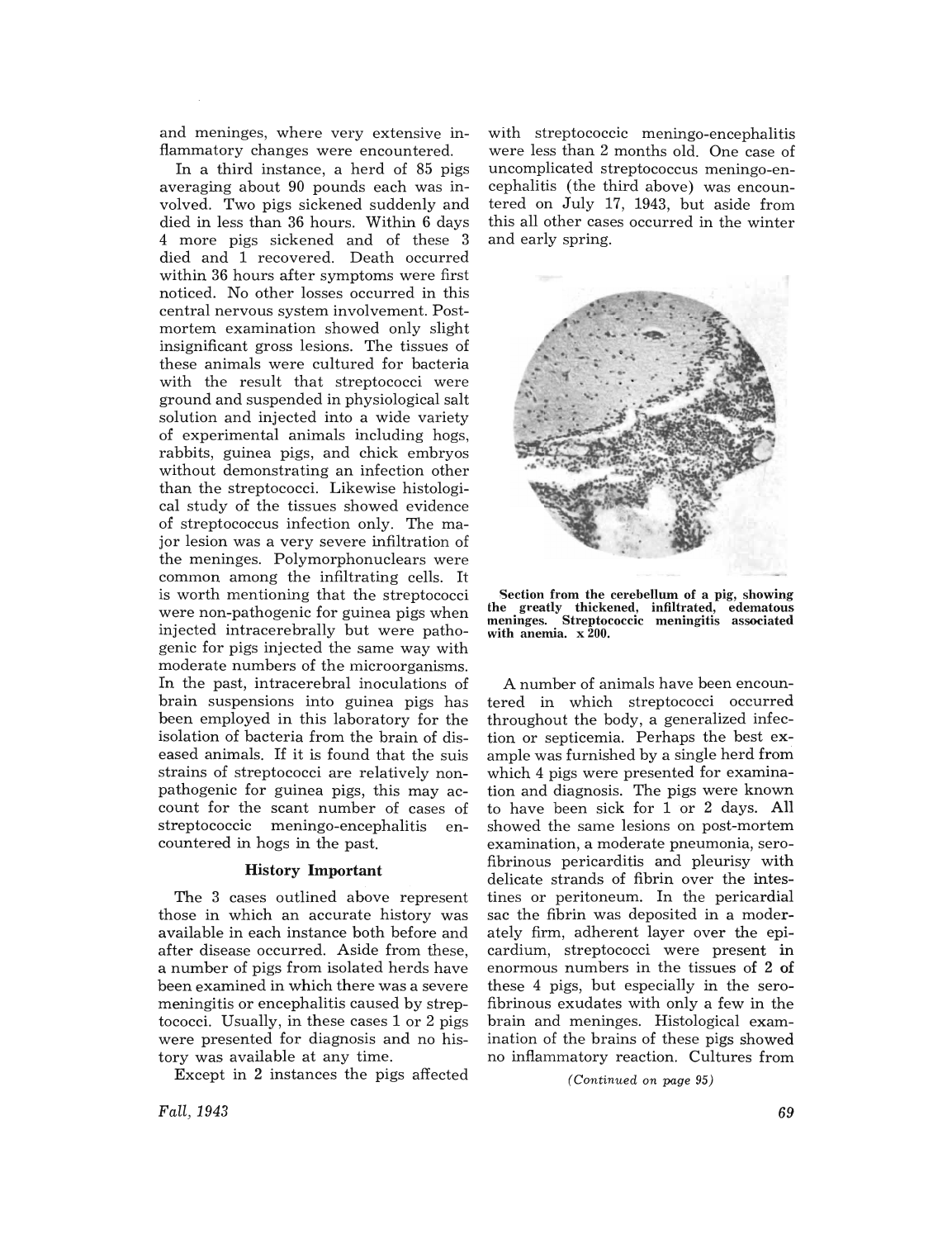## **STREPTOCOCCUS**

### *(Continued from page 69)*

the other 2 pigs showed no bacterial growth. Considering the lesions and symptoms, it was concluded that all 4 pigs were affected with an infectious disease, the causal agent of which did not grow on the usual artificial media and that the streptococci were opportunists that had gained entrance due to the lowered resistance of the pigs, such lowered resistance being due to the primary infection. An active agent was isolated from bacteriafree filtrates of sero-fibrinous exudates from the pigs. This has been tentatively identified as an influenza virus, possibly that of swine influenza, although it differs considerably from described strains of that virus. The disease found in these four pigs resembles the "filtrate disease" described by  $Shope<sup>1</sup>$  It would appear that the conditions found in the pigs demonstrates that the streptococci in this instance were of little significance although on a superficial examination they appeared

to be the primary cause of the disease. Other cases of streptococcus septicemia have been encountered in other herds, but none in which the relationship between streptococci and other disease has been worked out so well as in the instance just cited.

#### **Discussion**

Detailed study of the streptococci isolated from the above cases showed little similarity among the various strains. Some of the strains were difficult to grow on ordinary culture media. In a few cases it was necessary to add 2 drops of sterile serum to the carbohydrate media in order to promote growth.

The morphology of these streptococci was quite variable. Some strains were very typical of the genus streptococcus, occurring as spherical cells in chains of 4 to 20 cells. Others showed little tendency toward chain formation in serum broth. Many of the cells were irregular in size and shape.

Studies of morphology were made from

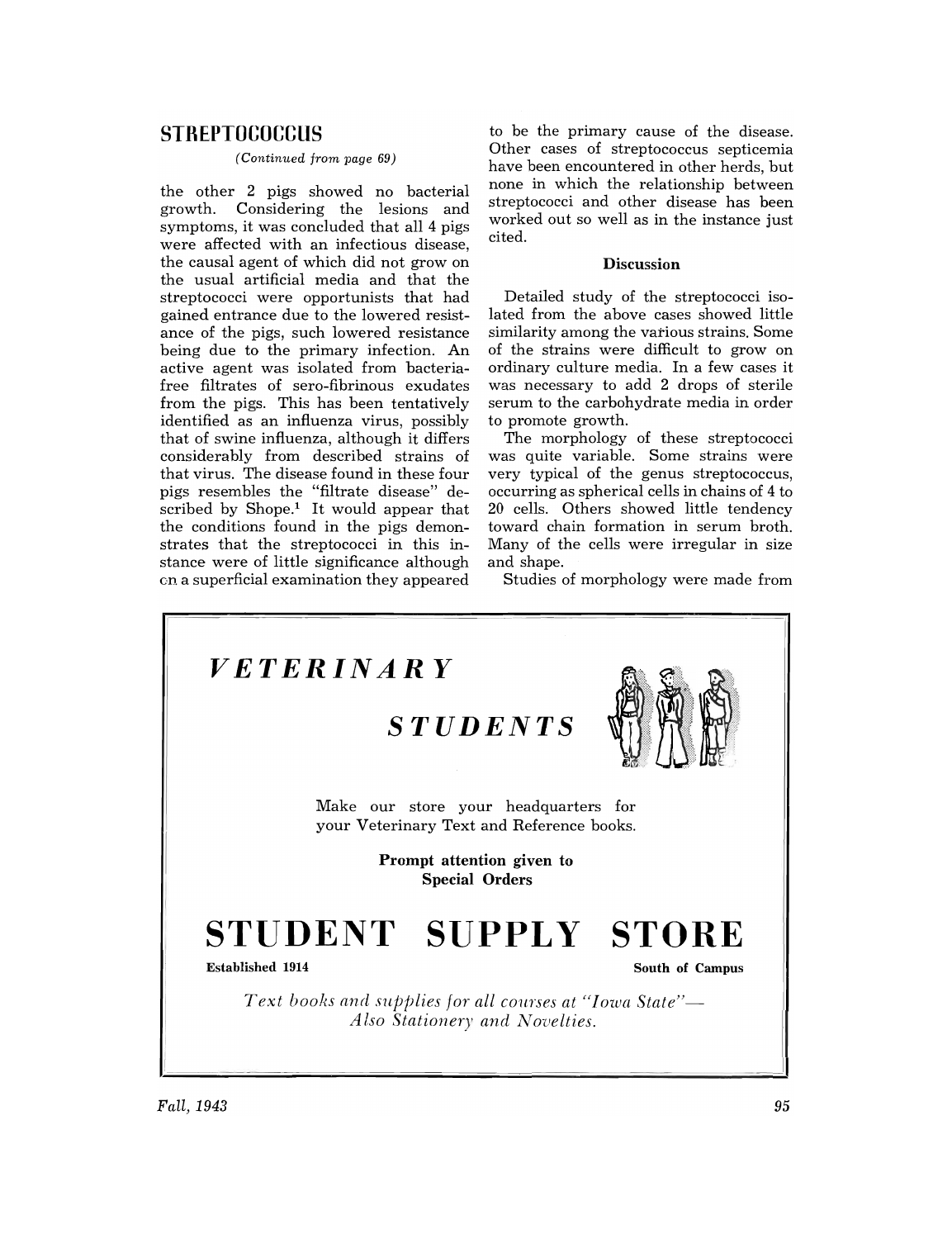24 hour tryptose broth cultures. Hemolytic characteristics were determined from streak plates of 5 per cent blood agar. Media used to determine the biochemical reactions of the streptococci were prepared by adding 0.5 per cent of the desired carbohydrates and 1 per cent Andrade's indicator to tryptose broth. Sterilization was by autoclaving at  $121^\circ$  C. for 8 minutes. Sodium hippurate test medium was prepared by adding 1 per cent sodium hippurate to tryptose broth and autoclaving at  $121^{\circ}$  C. for 8 minutes. It was necessary to add two drops of serum to the carbohydrate media in order to promote growth of strains No. 6490 and Br. 83.

#### Biochemic Reactions

Table I shows the biochemical reactions of the various strains of streptococci isolated from the cases of meningitis studied. The group as a whole is quite heterogeneous as far as biochemical reactions are concerned. There is apparently no single species involved in this disease condition. None of the strains appear to belong to any of the recognized pathogenic species of streptococci. Whether or not these streptococci were secondary invading organisms is a matter of speculation.

It should be understood that the cases outlined above were selected instances in which streptococci were present in pure culture and in enormous numbers. No

instances are included in which mixed cultures of streptococci and other bacteria were obtained. It will be seen that the lesions and large numbers of streptococci in pure culture, that is, free of other bacteria, all very strongly suggest that the streptococci were the primary cause of the sickness in the pigs, yet, with but two exceptions, further study showed that there were other underlying causes. In these instances where a thorough study was possible it was shown that the primary cause of sickness was other than the streptococci. Anemia, even though very moderate, seemed to strongly predispose to streptococcus infection. It is known that many pigs show a slight anemia shortly after birth even though their care and feeding appear to be proper for its prevention. Perhaps this condition should not be designated "anemia" since anemia is usually associated with the abnormal. It might be better to consider this condition a slight diminution of the hemoglobin since it occurs so commonly that it could be within a normal range. It is also known that all anemic pigs do not die. A group of pigs may be rather severely affected with anemia and yet very few or none die, whereas in another group, which is not so badly anemic, there may be large losses. This has sometimes been one of the confusing features of pig anemia. Perhaps streptococcus infection has been

|           | Hemolysis   | Lac-<br>tose | Suc-<br>rose    | Sali-<br>cin | Man-<br>nite | Raffi-<br>nose | Inu-<br>lin | Treha-<br>lose | Soli-<br>tol | $So-$<br>dium<br>Hip-    | purate Litmus Milk |
|-----------|-------------|--------------|-----------------|--------------|--------------|----------------|-------------|----------------|--------------|--------------------------|--------------------|
| Carey Pig | Weakly Beta | $^{+}$       | $^+$            | $^{+}$       |              |                | ┿           | $^+$           |              |                          | A sC pR            |
| 2169      | Gamma       | $^{+}$       | $^{+}$          |              |              |                | $^{+}$      | $^+$           |              |                          | A sC $pR$          |
| 2180      | Beta        | $^{+}$       | $\pm$           |              |              |                |             | $^+$           |              | $^{+}$                   | A C pR             |
| 2191      | Weakly Beta | $^{+}$       | $^+$            | $^{+}$       |              | $^{+}$         | $^{+}$      | $^{+}$         |              |                          | A C pR             |
| Br 83     | Gamma       |              |                 |              |              |                |             |                |              | $\overline{\phantom{m}}$ | No change          |
| 2225      | Weakly Beta | $^{+}$       | $^{+}$          |              |              |                |             | $\div$         |              |                          | A C pR             |
| 6490      | Gamma       | $^+$         |                 | $^+$         |              | $^+$           | $^{+}$      | ┵              |              |                          | A C                |
| 2299      | Gamma       | ᆠ            | $^+$            | $^{+}$       |              | ┿              |             | $\div$         |              |                          | A <sub>s</sub> C   |
| 2298      | Gamma       | $\pm$        | $^{\mathrm{+}}$ | $\pm$        |              | $^+$           | -           | ┿              |              |                          | A <sub>s</sub> C   |
| 6B        | Gamma       |              | $^+$            | ┿            |              |                | —⊢          | ┿              |              |                          | A                  |
| 7B        | Gamma       |              | $^{+}$          | $^{+}$       |              |                |             | $^+$           |              |                          | A                  |

TABLE I

 $A = Acid$ 

 $C = C$ oagulation

sC = Soft coagulation

pR = Partial reduction

*The Veterinary Student*